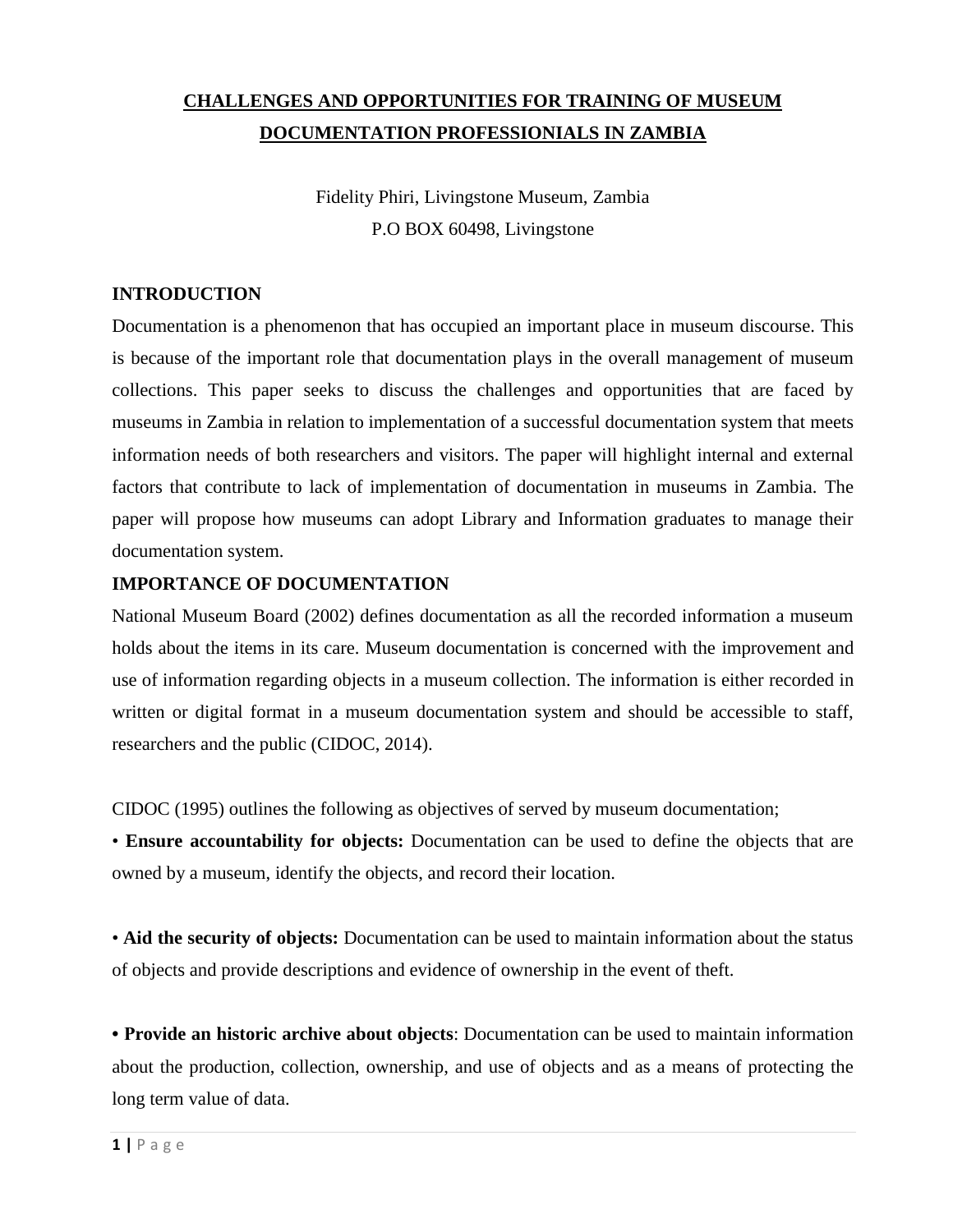• **Support physical and intellectual access to objects:** they can be used to support access to objects themselves and information about the objects.

#### **DEVELOPMENT OF DOCUMENATATION STANDARDS IN ZAMBIA**

The process of developing a homogeneous documentation system in Zambia was a process that begun in 1996. In 1998 an appraisal was conducted to assess the state of museum documentation in all museums in Zambia. A report entitled "The Assessment of Development Needs and museum conditions in the National Museums of Zambia" was produced after the survey and some of the pertinent findings included;

- Museums in Zambia had different documentations
- Different documentation system within a museum
- Other museums did not have any kind of systematic documentation system at all

In 2002, a handbook for museum documentation system in Zambia was published. The handbook provides a standardized language for documentation of museum collection in Zambia. Despite all these measures put in place to improve documentation, museums are still having difficulties in implementing successful documentation of collections.

### **CHALLENGES OF MUSEUM DOCUMENTATION**

### **Internal Factors**

Documentation requires financial resources for it to be implemented successfully. However, museums in Zambia have been receiving reduced funding from government. This has made it difficult for museums to carry out their core functions including documentation.

In addition, in Zambia the only museum that has employed a Registrar of Collection in charge of museum documentation is the Livingstone Museum. The rest of the museums have not employed any one to be in charge of documentation. The responsibility of documentation is left to the curators. This has proved to be a challenge in implementing documentation system since curators also have other demanding responsibility.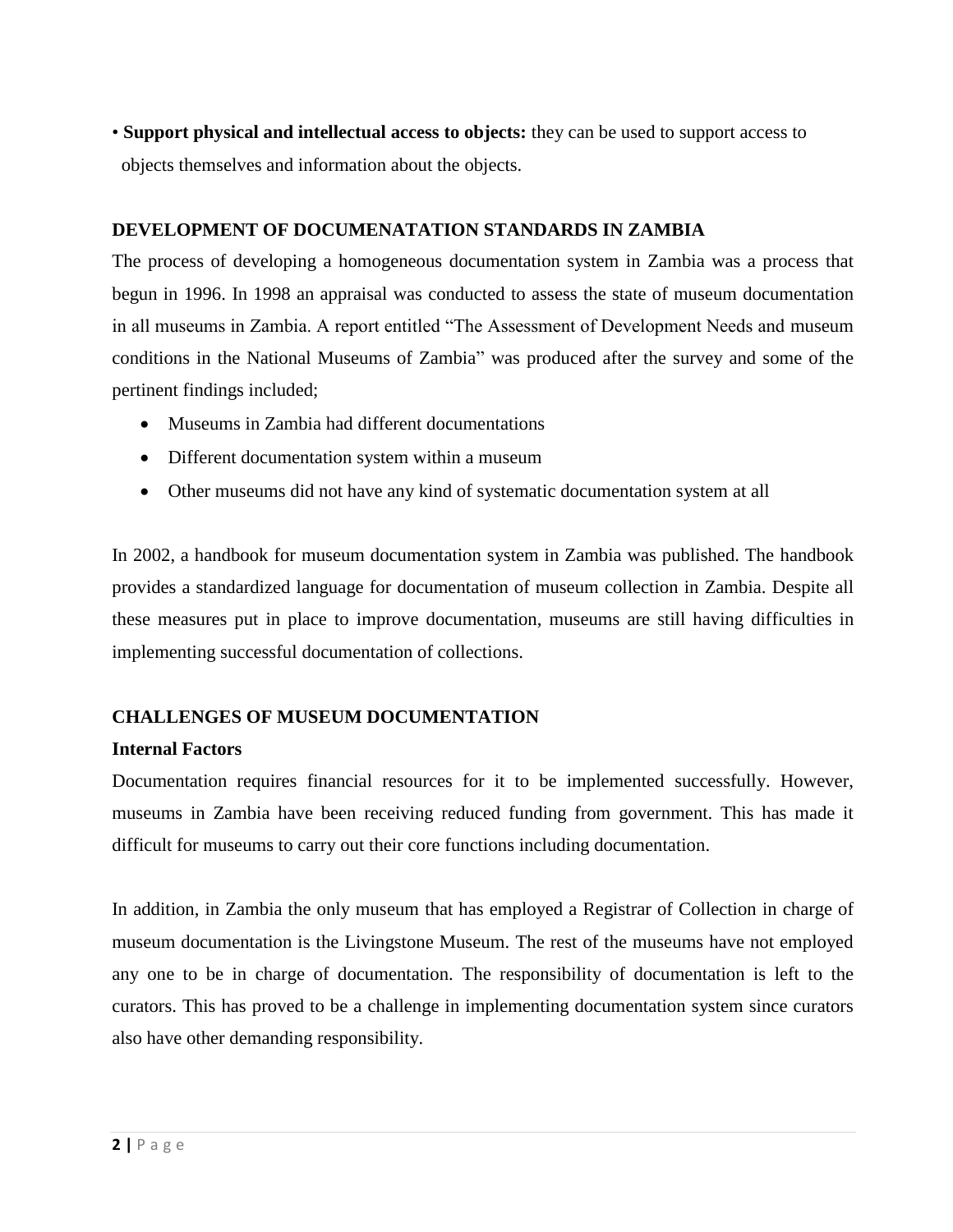#### **External Factor**

The lack of tailor made training of museum documentation professional in higher learning of institutions such as university and colleges is an external factor that has negatively affected the capacity of museums to hire trained professionals in museum documentation. Since museum documentation needs specialized training, the lack of such training in Zambia to meet the documentation needs of museums has had adverse effect on the ability of museums to document their collection.

#### **TRAINING OPPORTUNITY FOR MUSEUM DOCUMENTATION PROFESSIONAL**

The activities surrounding documentation gives hope to museum as they can be able to tap into human resource of trained information specialist (Library and information Studies graduates) from the University of Zambia, Evelyn Hone College of Applied Arts and Commerce and Zambia information Communication Technology College in order to enhance documentation in museums. The paper will however focus much on training of information specialist being provided by the University of Zambia.

#### **University of Zambia-Library and Information Studies**

The training of library and information personnel in Zambia goes back to 1966 (chifwepa, 1999). The department of Library and Information Studies under the school of education began offering undergraduate training in 1967. The degree programme has undergone extensive revision in 1996 and 2008 following needs assessment conducted by the department of Library and Information studies (Mtanga et al, 2013). Chifwepa (1994) observes that in order for training of library and information studies to meet the changing information needs of organizations, new courses like information technology have been included as part of the degree programme. In a bid to produce productive information professions, the department of Library and Information Studies offers the following mandatory courses;

- Foundation of Library and Information Science
- Foundation of Knowledge Management
- Introduction to information and communication technologies
- Organization of information resources
- Collection development
- Information sources and services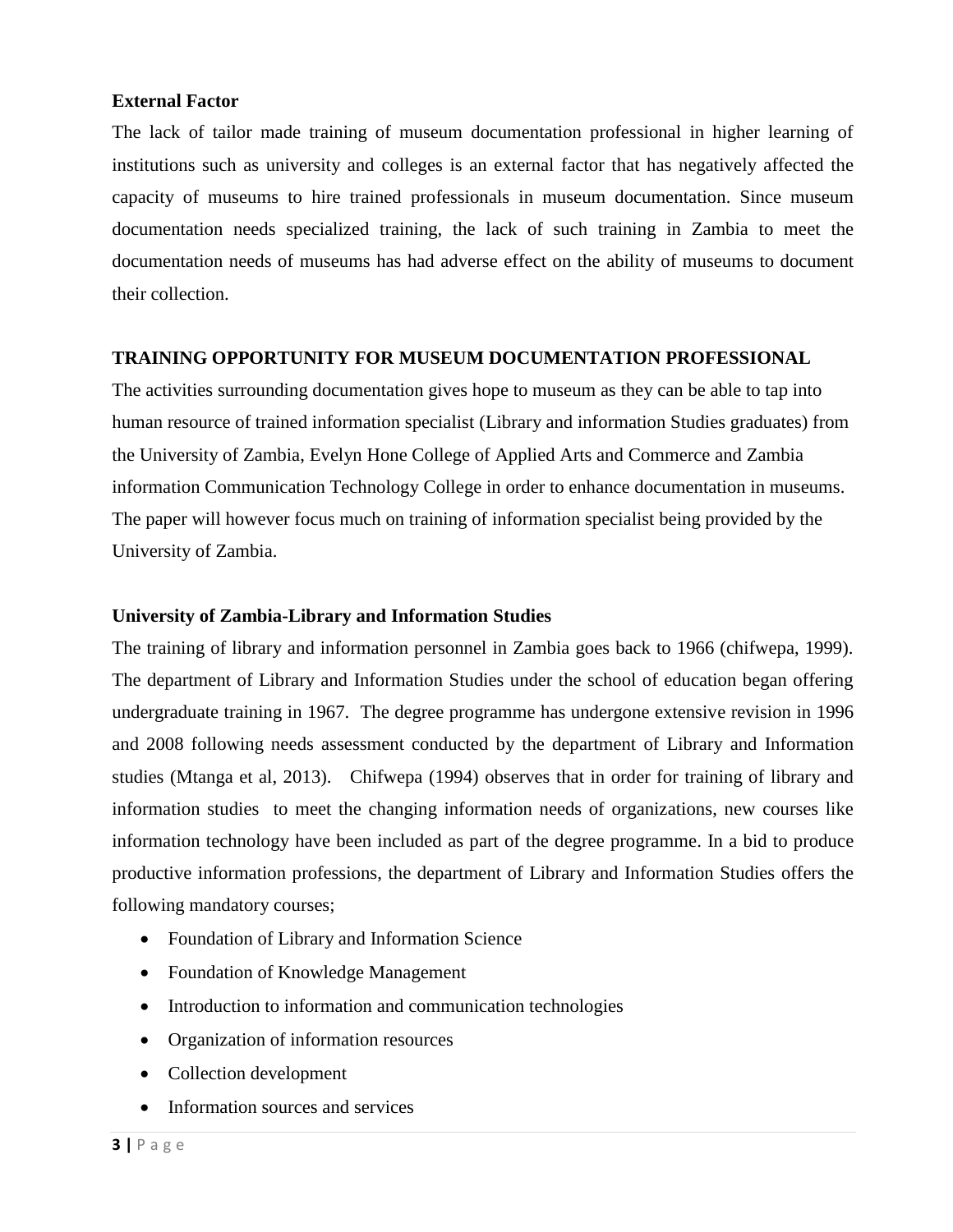- Application of ICTs in information Management
- Management of Information Systems
- Indexing and abstracting
- Library Practicum
- Research in Development Information Systems and Services

Elective courses include

- Records Management and Archives Administration
- Business Information
- Documentation
- Marketing Information Services
- Information literacy
- Organization Knowledge retention
- Information Management in organization
- School libraries and Information Centers

From the list of course that have been outlined, the paper will focus on organization of information resources, application of ICTs in Information Management, Records Management and Archives Administration. The paper will discuss the importance of these courses in relation to museum documentation

### **Organization of Information Resource**

This course covers cataloguing and classification of information resources in a library for easy retrieval of information resources by patrons. This involves assigning of class mark and subject headings to information resources. Assigning of class mark just like assigning accession number is important because both class mark and accession number can be used to locate and retrieve a book or artifact from a museum collection. So the knowledge gained from such training in Library and Information Studies can be tailor made by the museum to meet their documentation needs. It easy for information specialist trained in cataloguing and classification to be able to learn and apply such principles in documentation of museum collections.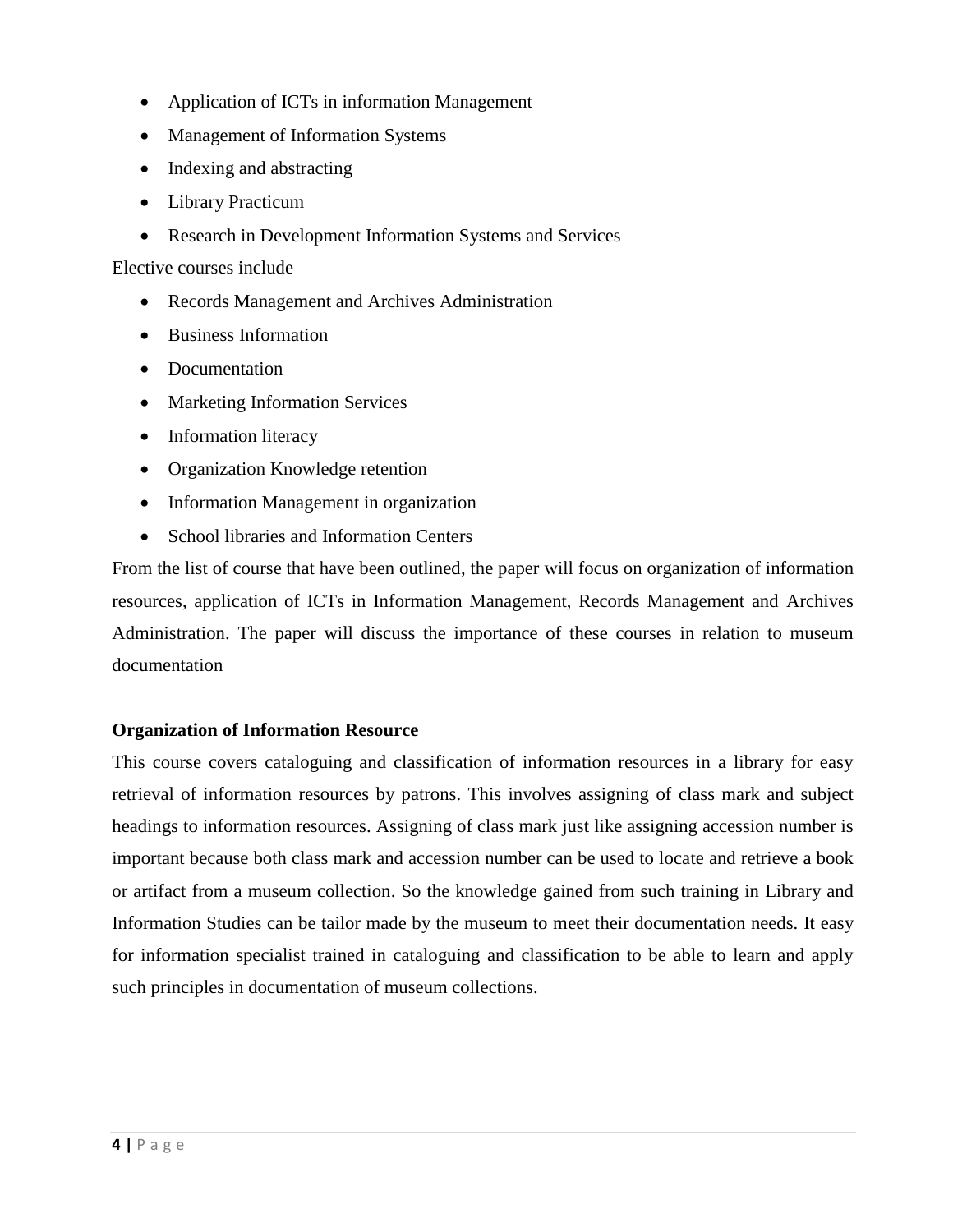# **Application of Information Communication Technologies (ICTs) in Information Management**

In order for institutions to be competitive and be able to meet needs of their clients, organizations have embraced the use of ICTs. Many organization now have online databases where all there information is stored and made available to employees or users on request. Many organizations have websites that provide information. ICTs have been defined by different people and organization differently. However, Kundishora (2014) defines Information Communication Technologies (ICTs) as a general term referring to technologies that are used for collecting, storing, editing and passing on information in various forms.

Application of ICTs in information management is a course that introduces students to application of Information Communication Technologies in the management of information not just in libraries but to any government or private organization. It provides hands on experience on creation of website using web programming language such as XHTML (Extensible Hypertext Markup Language) and web based database creation using MySql. The course provides hands on training on web designing using Joomla which is a content management system. In addition students undergo training in setting up and customizing server based Integrated Library Management Information systems such as Open Biblio and Koha mostly used in libraries.

Museums can use staff trained in Library and Information Studies to develop websites and web based databases. This will ensure that information in the database can be accessed from any part of the world provide one had the privileges (access password) to the database and access to internet. Application of ICTs can greatly enhance museum documentation.

#### **Records Management and archives Administration**

Records management is an important aspect of information in every organization and it is important for organizations manage it as a strategic resource. Records are important in the running of any organization and hence the need to systematically manage these records through a systematic records management programme. In order for such documents to be easily accessed they need to be adequately documented by a well trained specialist. Students undergoing training in Library and Information studies can be valuable to institutions like museums as they have the necessary training to manage both museums records and archival collections.